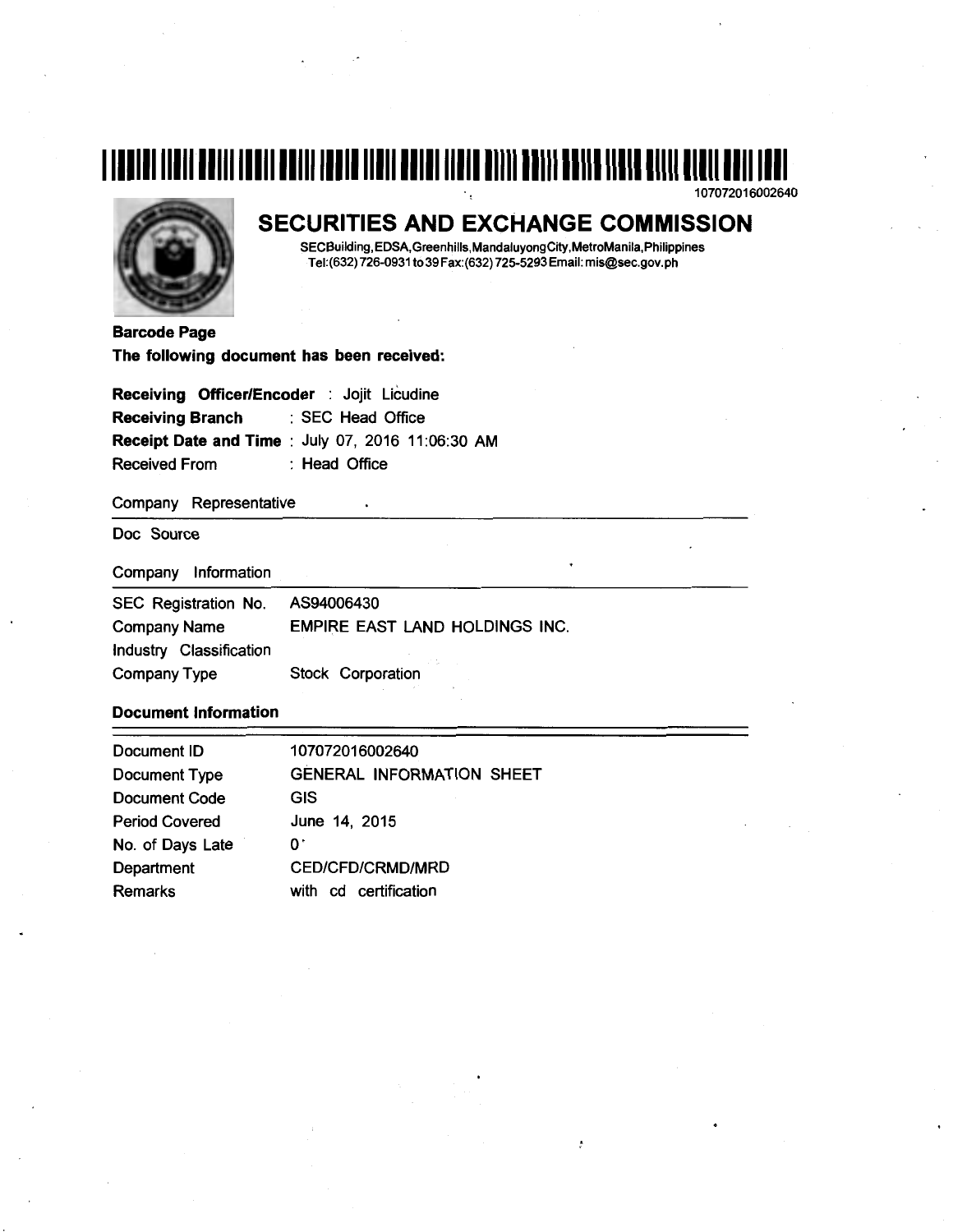# **EMPIRE EAST LAND HOLDINGS, INC.**<br><sup>21st</sup> Floor, The World Centre, 330 Sen. Gil Puyat Avenue, Makati City

Tel 867-8357 to 59

## **CERTIFICATION**

I, **DENNIS E. EDAÑO**, of legal age, Filipino, with office address at 24<sup>th</sup> Floor, The World Centre, 330 Sen. Gil Puyat Avenue, Makati City, having been sworn in accordance with law, do hereby state that:

1. I am the Corporate Secretary of **EMPIRE EAST LAND HOLDINGS, INC.**  (the "Corporation"), a corporation duly organized and existing under Philippine laws, with office address at 21<sup>st</sup> Floor, The World Centre, 330 Sen. Gil Puyat Avenue, Makati City.

2. I hereby certify that the disc accompanying the General Information Sheet of the Corporation filed with the Securities and Exchange Commission on the date hereunder contains the exact data in the hard copies of the General Information Sheet.

IN WITNESS WHEREOF, I have hereunto set my hand this **0 <b>7 2016** ay of the matter of the 2016 **and CDV** Philippines.

**DENNASE. EDAÑO** 

# Corporate Secretary

*JUL 0 7 2010* 

SUBSCRIBED AND SWORN to before me this \_\_\_\_ day of<br>2016 at **GIIFFAN CIT** City. Philippines. affiant exhibitin **QIIEZIN CITY** City, Philippines, affiant exhibiting to me his Tax Identification Number 207-906-709.

Doc No.<br>Page No.

Book No. Cla Series of 2016.

**BLIC** 

i py nasti is **Np-89 (2015-201**6) Commission Happer Dec. 31, 2916 Roll of  $\mathbb{A}$ : IBP OR 1017220, 11, 11, 11, 11, 12, 20, City PTRNo. 214f.;:.: . ~~::..: . .: t\_:tly TIN 101-1

MCLE V-Compliance: No. 0017243, 3/30/16 Rm. 326 Doña Consolacion Biug. Cubao, Quezon City

 $\ddot{\cdot}$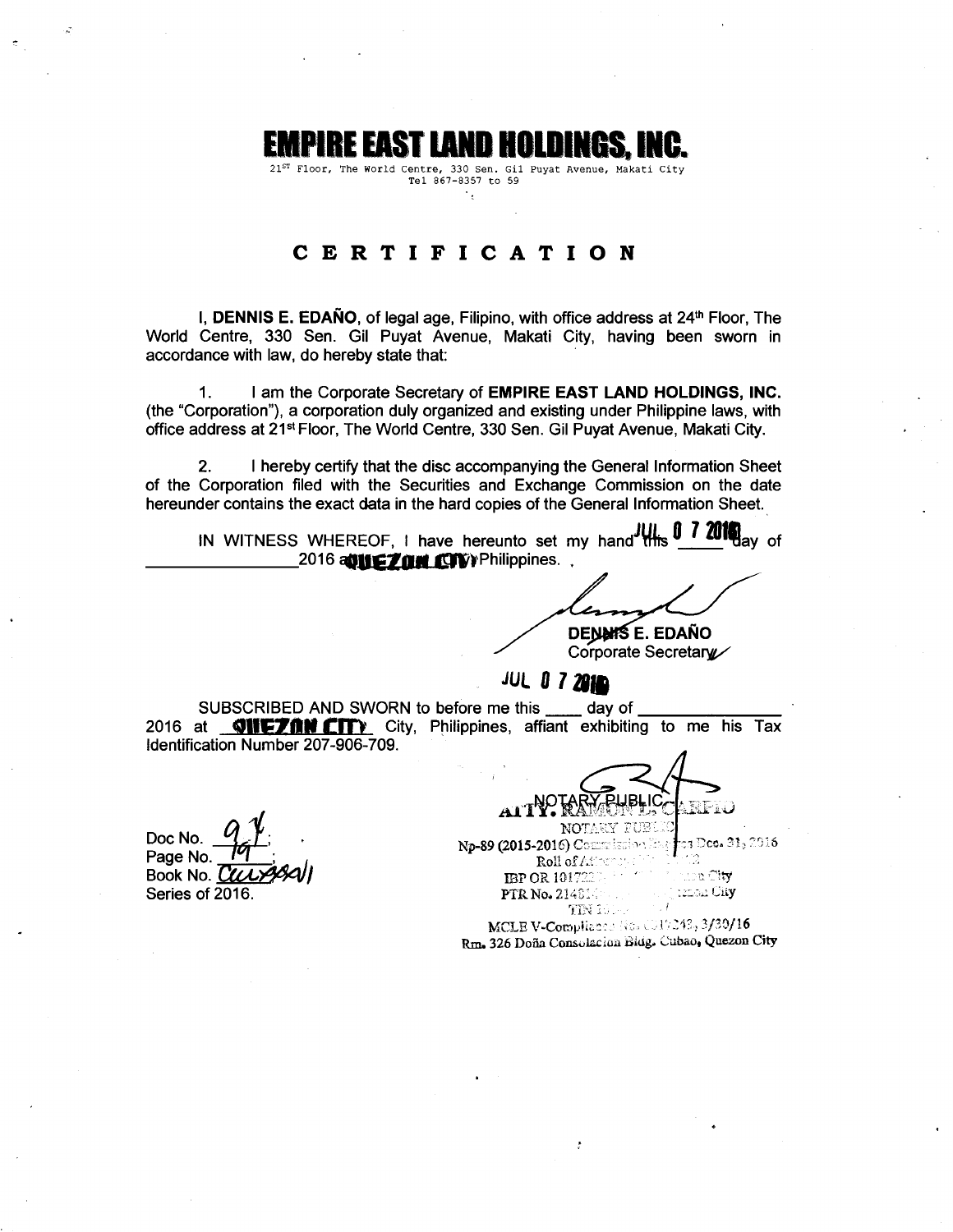

---~-~- ~- ~-~ ~------

04 July 2016

Securities and Exchange Commission Company Registration and Monitoring Department SEC Bldg., EDSA, Greenhills, Mandaluyong City Metro Manila

Attention: Ferdinand B. Sales **Director** 

Gentlemen:

We write to request for relief from the policy of the Commission on the ground that the tax identification numbers of some stockholders included in the list of top twenty stockholders are not indicated in the filing given that our Company is listed with the Philippine Stock Exchange, Inc ('PSE") and its shares are held by 12,649 stockholders worldwide. Our Company's management has no access to most of the stockholders included in the top 20 stockholders and is constrained to rely on the records of our stock transfer agent. Accordingly, we have diligently searched our stock transfer agent's records but have failed to find the tax identification numbers of these stockholders.

In view of the foregoing, we pray that the Commission accept the filing of the attached General Information Sheet notwithstanding the absence of tax identification numbers of certain stockholders included in the list of top 20 stockholders.

We hope for your favourable consideration of our request.

Very truly yours,

DENNISZE. EDAÑO Corporate Secretary

#### Empire East Land Holdings, Inc.

21/F The World Centre, 330 Sen. Gil Puyat Avenue Extension, Makati City 1200, Philippines • Tels: (632) 867-8351 to 59

---~---~--- ---~-~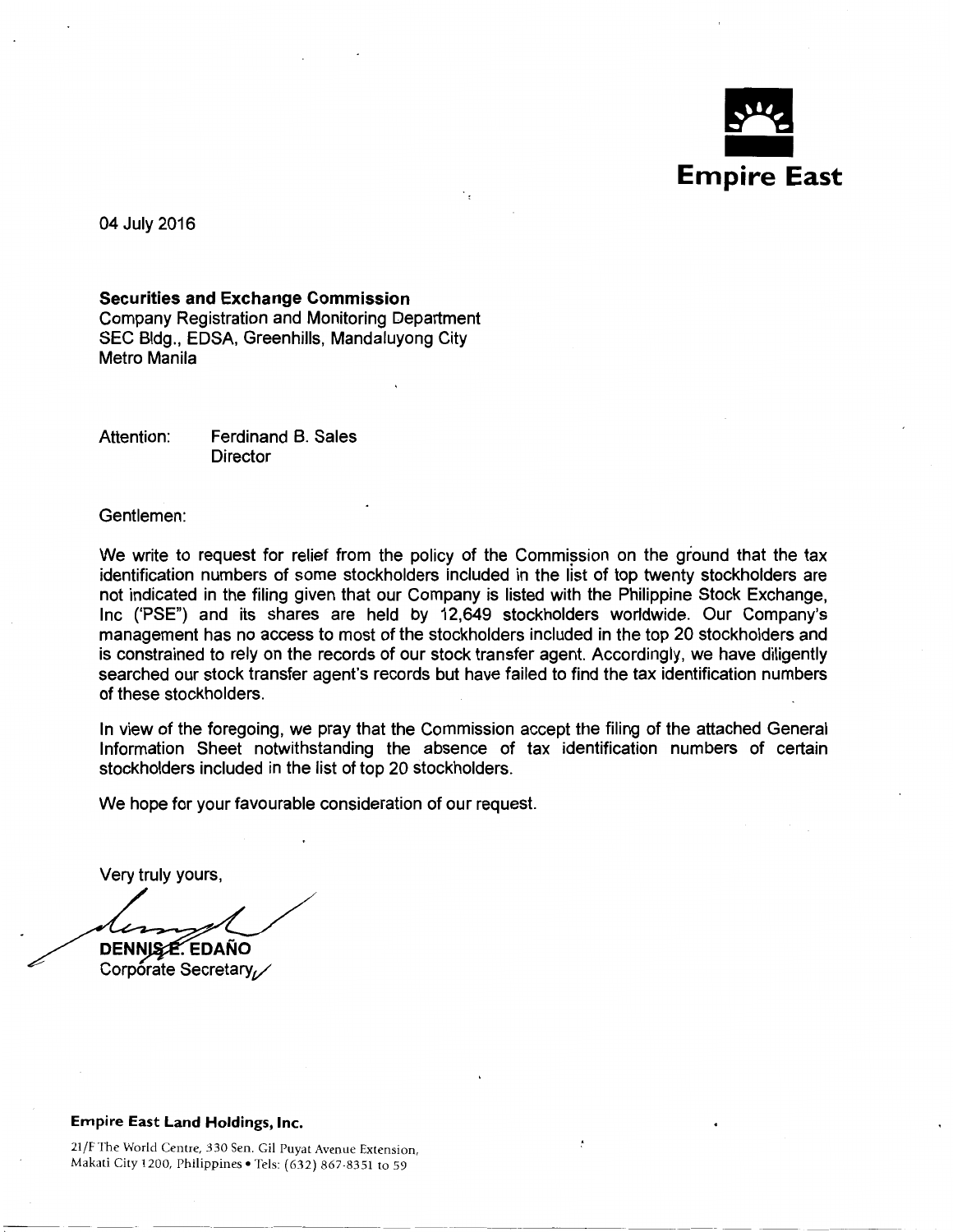| <b>GENERAL INFORMATION SHEET (GIS)</b> |  |
|----------------------------------------|--|

FOR THE YEAR 2016

STOCK CORPORATION

GENERAL INSTRUCTIONS: 1. FOR USER CORPORATION: THIS GIS SHOULD BE SUBMITIED WITHIN THIRTY (30) CALENDAR DAYS FROM THE DATE OF THE ANNUAL STOCKHOLDERS' MEETING. DO NOT LEAVE ANY ITEM BLANK. WRITE "N.A." IF THE INFORMATION REQUIRED IS NOT APPLICABLE TO THE CORPORATION OR "NONE" IF THE INFORMATION IS NON-EXISTENT. IF THE ANNUAL STOCKHOLDERS' MEETING IS HELD ON A DATE OTHER THAN THAT STATED IN THE BY-LAWS, THE GIS SHALL BE SUBMITIED WITHIN THIRTY (30) CALENDAR DAYS FROM THE ACTUAL DATE OF THE ANNUAL STOCKHOLDERS' MEETING. 2. IF NO MEETING IS HELD, THE CORPORATION SHALL SUBMIT THE GIS NOT LATER THAN JANUARY 30 OF THE FOLLOWING YEAR. HOWEVER, SHOULD AN ANNUAL STOCKHOLDERS' MEETING BE HELD THEREAFTER, A NEW GIS SHALL BE SUBMITIED/FILED. 3. THIS GIS SHALL BE ACCOMPLISHED IN ENGLISH AND CERTIFIED AND SWORN TO BY THE CORPORATE SECRETARY OF THE CORPORATION.

4. THE SEC SHOULD BE TIMELY APPRISED OF RELEVANT CHANGES IN THE SUBMITIED INFORMATION AS THEY ARISE. FOR CHANGES RESULTING FROM ACTIONS THAT AROSE BETWEEN THE ANNUAL MEETINGS, THE CORPORATION SHALL SUBMIT ONLY THE AFFECTED PAGE OF THE GIS THAT RELATES TO THE NEW INFORMATION TOGETHER WITH A COVER LETIER SIGNED BY THE CORPORATE SECRETARY OF THE CORPORATION. THE PAGE OF THE GIS AND COVER LETIER SHALL BE SUBMITIED WITHIN SEVEN (7) DAYS AFTER SUCH CHANGE OCCURRED OR BECAME EFFECTIVE.

5. SUBMIT FOUR (4) COPIES OF THE GIS TO THE CENTRAL RECEIVING SECTION, GROUND FLOOR, SEC BLDG., EDSA, MANDALUYONG CITY. ALL COPIES SHALL UNIFORMLY BE ON A4 OR LETIER-SIZED PAPER WITH A STANDARD COVER PAGE. THE PAGES OF ALL COPIES SHALL USE ONLY ONE SIDE. CORPORATIONS SUBMITIING A COPY OF THEIR GIS ONLINE OR VIA INTERNET SHALL SUBMIT ONE (1) HARD COPY OF THE GIS, TOGETHER WITH A CERTIFICATION UNDER OATH BY ITS CORPORATE SECRETARY THAT THE COPY SUBMITIED ONLINE CONTAINS THE EXACT DATA IN THE HARD COPY.

6. ONLY THE GIS ACCOMPLISHED IN ACCORDANCE WITH THESE INSTRUCTIONS SHALL BE CONSIDERED AS HAVING BEEN FILED.

7. THIS GIS MAY BE USED AS EVIDENCE AGAINST THE CORPORATION AND ITS RESPONSIBLE DIRECTORS/OFFICERS FOR ANY VIOLATION OF EXISTING LAWS, RULES AND REGULATIONS

| <b>CORPORATE NAME:</b><br><b>EMPIRE EAST LAND HOLDINGS, INC.</b>      |                                                                            |        |                                                                         | <b>DATE REGISTERED:</b><br>July 15, 1994                                                                  |  |  |
|-----------------------------------------------------------------------|----------------------------------------------------------------------------|--------|-------------------------------------------------------------------------|-----------------------------------------------------------------------------------------------------------|--|--|
| <b>BUSINESS/TRADE NAME:</b><br><b>EMPIRE EAST LAND HOLDINGS, INC.</b> |                                                                            |        |                                                                         |                                                                                                           |  |  |
| <b>SEC REGISTRATION NUMBER:</b><br>AS094-6430                         |                                                                            |        |                                                                         | <b>FISCAL YEAR END:</b>                                                                                   |  |  |
|                                                                       |                                                                            |        |                                                                         | December 31                                                                                               |  |  |
| DATE OF ANNUAL MEETING PER BY-LAWS:<br>2nd Tuesday of June            | <b>CORPORATE TAX IDENTIFICATION</b><br><b>NUMBER (TIN):</b><br>003-942-108 |        |                                                                         |                                                                                                           |  |  |
| <b>ACTUAL DATE OF ANNUAL MEETING:</b><br>14 June 2016                 | <b>WEBSITE/URL ADDRESS:</b><br>www.empire-east.com                         |        |                                                                         |                                                                                                           |  |  |
| <b>COMPLETE PRINCIPAL OFFICE ADDRESS:</b>                             |                                                                            |        |                                                                         |                                                                                                           |  |  |
| 21st Floor, The World Centre, 330 Sen. Gil Puyat Avenue, Makati City  |                                                                            |        |                                                                         | <b>E-MAIL ADDRESS:</b><br>empire@empire-east.com                                                          |  |  |
| <b>COMPLETE BUSINESS ADDRESS:</b>                                     |                                                                            |        |                                                                         | <b>FAX NUMBER:</b>                                                                                        |  |  |
| 21st Floor, The World Centre, 330 Sen. Gil Puyat Avenue, Makati City  |                                                                            |        |                                                                         | (02) 867 8013                                                                                             |  |  |
| <b>NAME OF EXTERNAL AUDITOR &amp; ITS SIGNING PARTNER:</b>            | SEC ACCREDITATION NUMBER (if TELEPHONE NUMBER(S):                          |        |                                                                         |                                                                                                           |  |  |
| PUNONGBAYAN & ARAULLO - RENAN A.PIAMONTE                              |                                                                            | 1363-A |                                                                         | (02) 867 8357 to 59                                                                                       |  |  |
| PRIMARY PURPOSE/ACTIVITY/INDUSTRY PRESENTLY ENGAGED IN:               |                                                                            |        | <b>INDUSTRY CLASSIFICATION:</b>                                         | <b>GEOGRAPHICAL CODE:</b>                                                                                 |  |  |
| Real estate development                                               |                                                                            |        | N.A.                                                                    | N.A.                                                                                                      |  |  |
|                                                                       |                                                                            |        |                                                                         |                                                                                                           |  |  |
| <b>PARENT COMPANY</b>                                                 | <b>SEC REGISTRATION NO.</b>                                                |        |                                                                         | <b>ADDRESS</b>                                                                                            |  |  |
| Megaworld Corporation                                                 | 167423                                                                     |        |                                                                         | 28th Floor, The World Centre,<br>330 Sen. Gil Puyat Avenue, Makati City                                   |  |  |
| <b>SUBSIDIARY/AFFILIATE</b>                                           | <b>SEC REGISTRATION NO.</b>                                                |        |                                                                         | <b>ADDRESS</b>                                                                                            |  |  |
| Eastwood Property Holdings, Inc.                                      | A1996-05643                                                                |        |                                                                         | 28/F. The World Centre, 330 Sen. Gil Puyat Avenue,<br><b>Makati Ctiy</b>                                  |  |  |
| Empire East Communities, Inc.                                         | CS2008-16277                                                               |        |                                                                         | 21st Floor, The World Centre,<br>330 Sen. Gil Puyat Avenue, Makati City                                   |  |  |
| Laguna Bel-Air Science School, Inc.                                   | AS096-1611                                                                 |        |                                                                         | Laguna Bel-Air Subdivision,<br>Brgy. Don Jose, Sta. Rosa, Laguna                                          |  |  |
| Sherman Oak Holdings, Inc.                                            | CS2007-01594                                                               |        | 21st Floor, The World Centre.<br>330 Sen. Gil Puyat Avenue, Makati City |                                                                                                           |  |  |
| Sonoma Premier Land, Inc.<br>CS2007-2847                              |                                                                            |        |                                                                         | 21st Floor, The World Centre.<br>330 Sen. Gil Puyat Avenue, Makati City                                   |  |  |
| Valle Verde Properties, Inc.                                          | CS2006-16217                                                               |        |                                                                         | 21st Floor. The World Centre.<br>330 Sen. Gil Puyat Avenue, Makati City                                   |  |  |
| 20th Century Nylon Shirt Co., Inc.                                    | 7391                                                                       |        |                                                                         | 632 Shaw Blvd., Mandaluyong City                                                                          |  |  |
| <b>ASSOCIATES</b>                                                     | <b>SEC REGISTRATION NO.</b>                                                |        |                                                                         | <b>ADDRESS</b>                                                                                            |  |  |
| Gilmore Property Marketing Association, Inc.                          | A1996-5656                                                                 |        |                                                                         | 21st Floor, The World Centre,<br>330 Sen. Gil Puyat Avenue, Makati City                                   |  |  |
| Pacific Coast Megacity, Inc.                                          | CS2012-14412                                                               |        |                                                                         | 7/F 1880 Eastwood Avenue, Eastwood City Cyberpark,<br>180 E. Rodriguez Jr., Ave., Bagumbayan, Quezon City |  |  |
|                                                                       | NOTE: USE ADDITIONAL SHEET IF NECESSARY                                    |        |                                                                         |                                                                                                           |  |  |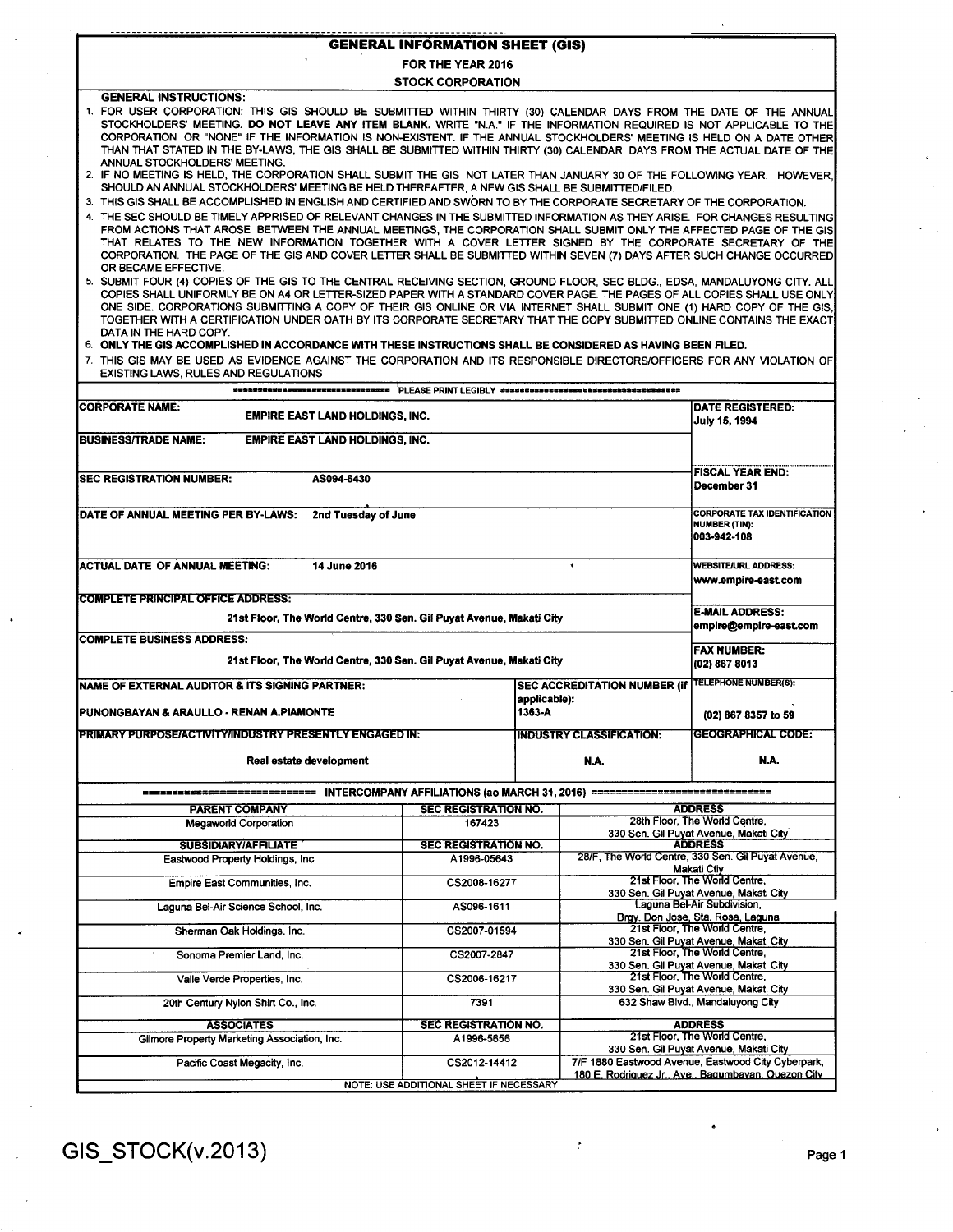| <b>GENERAL INFORMATION SHEET</b><br>ž                                                                                                                                                                                                                                                                                                                                                     |                                                                                                                                                                                                                                                                   |  |  |  |  |  |  |  |  |  |
|-------------------------------------------------------------------------------------------------------------------------------------------------------------------------------------------------------------------------------------------------------------------------------------------------------------------------------------------------------------------------------------------|-------------------------------------------------------------------------------------------------------------------------------------------------------------------------------------------------------------------------------------------------------------------|--|--|--|--|--|--|--|--|--|
| <b>STOCK CORPORATION</b>                                                                                                                                                                                                                                                                                                                                                                  |                                                                                                                                                                                                                                                                   |  |  |  |  |  |  |  |  |  |
| <b>PLEASE PRINT LEGIBLY</b>                                                                                                                                                                                                                                                                                                                                                               |                                                                                                                                                                                                                                                                   |  |  |  |  |  |  |  |  |  |
| <b>EMPIRE EAST LAND HOLDINGS, INC.</b><br><b>Corporate Name:</b>                                                                                                                                                                                                                                                                                                                          |                                                                                                                                                                                                                                                                   |  |  |  |  |  |  |  |  |  |
| A. Is the Corporation a covered person under the Anti Money Laundering<br>No $X$<br><b>Yes</b><br>Act (AMLA), as amended? (Rep. Acts. 9160/9164/10167/10365)                                                                                                                                                                                                                              |                                                                                                                                                                                                                                                                   |  |  |  |  |  |  |  |  |  |
| Please check the appropriate box:                                                                                                                                                                                                                                                                                                                                                         |                                                                                                                                                                                                                                                                   |  |  |  |  |  |  |  |  |  |
| 1.                                                                                                                                                                                                                                                                                                                                                                                        |                                                                                                                                                                                                                                                                   |  |  |  |  |  |  |  |  |  |
| a. Banks<br>b. Offshore Banking Units<br>C. Quasi-Banks<br>d. Trust Entities                                                                                                                                                                                                                                                                                                              | Jewelry dealers in precious metals, who, as a<br>$4. \Box$<br>business, trade in precious metals                                                                                                                                                                  |  |  |  |  |  |  |  |  |  |
| e. Non-Stock Savings and Loan Associations<br>f. Pawnshops<br>g. Foreign Exchage Dealers<br>h. Money Changers<br>i. Remittance Agents<br>j. Electronic Money Issuers                                                                                                                                                                                                                      | Jewelry dealers in precious stones, who, as a<br>$5. \blacksquare$<br>business, trade in precious stone                                                                                                                                                           |  |  |  |  |  |  |  |  |  |
| k. Financial Institutions which Under Special Laws are subject to<br>Bangko Sentral ng Pilipinas' (BSP) supervision and/or regulation,<br>including their subsidiaries and affiliates.<br>2.<br>a. Insurance Companies                                                                                                                                                                    | Company service providers which, as a business,<br>6.<br>provide any of the following services to third parties:                                                                                                                                                  |  |  |  |  |  |  |  |  |  |
| b. Insurance Agents<br>c. Insurance Brokers<br>d. Professional Reinsurers<br>e. Reinsurance Brokers<br>f. Holding Companies<br>g. Holding Company Systems                                                                                                                                                                                                                                 | a. acting as a formation agent of juridical persons<br>b. acting as (or arranging for another person to act as)<br>a director or corporate secretary of a company, a<br>partner of a partnership, or a similar position in<br>relation to other juridical persons |  |  |  |  |  |  |  |  |  |
| h. Pre-need Companies<br>i. Mutual Benefit Association<br>i. All Other Persons and entities supervised and/or regulated by<br>the Insurance Commission (IC)                                                                                                                                                                                                                               | c. providing a registered office, business address or<br>accommodation, correspondence or administrative<br>address for a company, a partnership or any other<br>legal person or arrangement                                                                      |  |  |  |  |  |  |  |  |  |
| 3.<br>a. Securities Dealers<br>b. Securities Brokers                                                                                                                                                                                                                                                                                                                                      | d. acting as (or arranging for another person to act as)<br>a nominee shareholder for another person                                                                                                                                                              |  |  |  |  |  |  |  |  |  |
| c. Securities Salesman                                                                                                                                                                                                                                                                                                                                                                    | Persons who provide any of the following services:<br>7.                                                                                                                                                                                                          |  |  |  |  |  |  |  |  |  |
| d. Investment Houses<br>e. Investment Agents and Consultants<br>f. Trading Advisors<br>g. Other entities managing Securities or rendering similar services<br>h. Mutual Funds or Open-end Investment Companies<br>i. Close-end Investment Companies .<br>Common Trust Funds or Issuers and other similar entities                                                                         | a. managing of client money, securities or other assets<br>b. management of bank, savings or securities<br>accounts<br>c. organization of contributions for the creation,<br>operation or management of companies                                                 |  |  |  |  |  |  |  |  |  |
| k. Transfer Companies and other similar entities<br>I. Other entities administering or otherwise dealing in currency,<br>commodities or financial derivatives based there on<br>m. Entities administering of otherwise dealing in valuable objects<br>n. Entities administering or otherwise dealing in cash Substitutes<br>and other similar monetary instruments or property supervised | d. creation, operation or management of juridical<br>persons or arrangements, and buying and selling<br>business entities<br>None of the above<br>8. $\blacksquare$<br>Describe nature of business:<br><b>Real Estate</b>                                         |  |  |  |  |  |  |  |  |  |
| and/or regulated by the Securities and Exchange Commission<br>(SEC)<br>B. Has the Corporation complied with the requirements on Customer Due Diligence<br>(CDD) or Know Your Customer (KYC), record-keeping, and submission of<br>reports under the AMLA, as amended, since the last filing of its GIS?                                                                                   | $\boxed{\text{X}}$<br>No<br>Yes                                                                                                                                                                                                                                   |  |  |  |  |  |  |  |  |  |

 $\frac{\pi}{\epsilon}$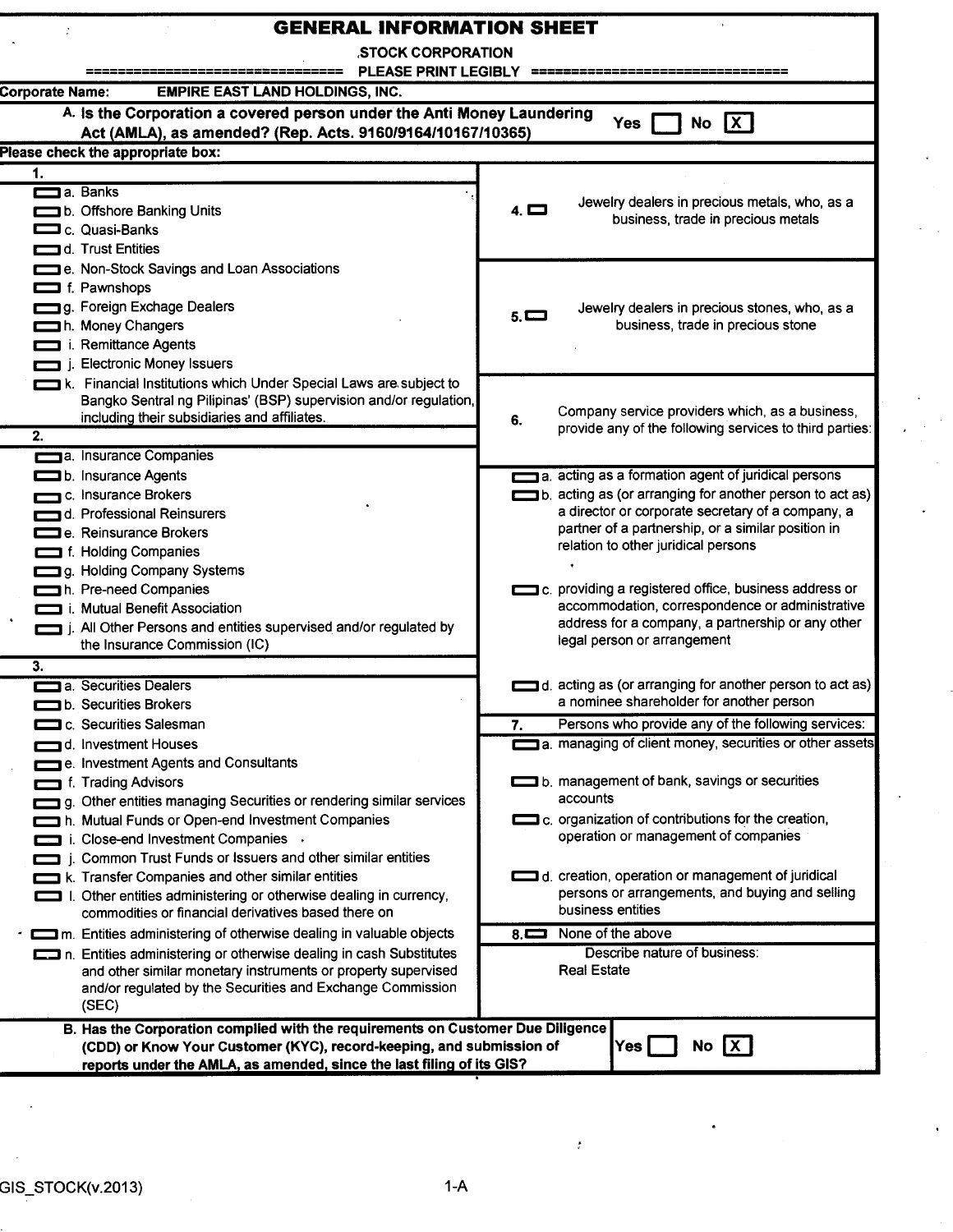STOCK CORPORATION

|                                                       | ================                   | ====================<br>CORPORATE NAME: EMPIRE EAST LAND HOLDINGS, INC.        |                                                           |                                                                                     |                                                        |                                                           |                                    |  |
|-------------------------------------------------------|------------------------------------|--------------------------------------------------------------------------------|-----------------------------------------------------------|-------------------------------------------------------------------------------------|--------------------------------------------------------|-----------------------------------------------------------|------------------------------------|--|
|                                                       |                                    |                                                                                |                                                           |                                                                                     |                                                        |                                                           |                                    |  |
|                                                       |                                    |                                                                                |                                                           | <b>CAPITAL STRUCTURE</b><br>(As of May 31, 2016)                                    |                                                        |                                                           |                                    |  |
| <b>AUTHORIZED CAPITAL STOCK</b>                       |                                    |                                                                                |                                                           |                                                                                     |                                                        |                                                           |                                    |  |
|                                                       |                                    | <b>TYPE OF SHARES*</b>                                                         | <b>NUMBER OF</b><br><b>SHARES</b>                         |                                                                                     | PAR/STATED VALUE                                       | <b>AMOUNT (PhP)</b><br>(No. of shares X Par/Stated Value) |                                    |  |
|                                                       |                                    | Common<br>Preferred                                                            | 31,495,200,000<br>2,000,000,000                           | 1.00<br>1.00                                                                        |                                                        | 31,495,200,000.00<br>2,000,000,000.00                     |                                    |  |
|                                                       |                                    | <b>TOTAL</b>                                                                   | 33,495,200,000                                            |                                                                                     | <b>TOTAL</b><br>P                                      | 33,495,200,000.00                                         |                                    |  |
| SUBSCRIBED CAPITAL                                    |                                    |                                                                                |                                                           |                                                                                     |                                                        |                                                           |                                    |  |
| <b>FILIPINO</b>                                       | NO. OF<br>STOCK-<br><b>HOLDERS</b> | <b>TYPE OF SHARES *</b>                                                        | <b>NUMBER OF</b><br><b>SHARES</b>                         | <b>NUMBER OF</b><br><b>SHARES IN</b><br>THE HANDS<br>OF THE<br>PUBLIC <sup>**</sup> | <b>PAR/STATED</b><br><b>VALUE</b>                      | <b>AMOUNT (PhP)</b>                                       | % OF<br><b>OWNERSHIP</b>           |  |
|                                                       | 12,593                             | Common<br>Treasury                                                             | 13,897,428,918<br>127,256,071                             |                                                                                     | 1.00<br>1.00                                           | 13,897,428,918.00<br>127,256,071.00                       | 93.88%<br>0.86%                    |  |
|                                                       |                                    |                                                                                |                                                           |                                                                                     |                                                        |                                                           |                                    |  |
| <b>FOREIGN</b><br>(INDICATE BY<br><b>NATIONALITY)</b> | NO. OF<br>STOCK-<br><b>HOLDERS</b> | <b>TOTAL</b><br><b>TYPE OF SHARES*</b>                                         | 14,024,684,989 TOTAL<br><b>NUMBER OF</b><br><b>SHARES</b> | <b>NUMBER OF</b><br><b>SHARES IN</b><br>THE HANDS<br>OF THE<br>PUBLIC <sup>**</sup> | <b>TOTAL</b><br>P<br><b>PAR/STATED</b><br><b>VALUE</b> | 14,024,684,989.00<br><b>AMOUNT (PhP)</b>                  | 94.74%<br>% OF<br><b>OWNERSHIP</b> |  |
|                                                       | 56                                 | Common                                                                         | 778,770,249                                               |                                                                                     | 1.00                                                   | 778,770,249.00                                            | 5.26%                              |  |
|                                                       |                                    |                                                                                |                                                           |                                                                                     |                                                        |                                                           |                                    |  |
|                                                       |                                    |                                                                                |                                                           |                                                                                     |                                                        |                                                           |                                    |  |
| <b>Percentage of Foreign Equity:</b>                  |                                    | <b>TOTAL</b>                                                                   | 778,770,249 TOTAL                                         |                                                                                     | <b>TOTAL</b><br>P                                      | 778,770,249.00                                            | 5.26%                              |  |
|                                                       |                                    |                                                                                |                                                           |                                                                                     | <b>TOTAL SUBSCRIBED</b><br>P                           | 14,803,455,238.00                                         | 100.00%                            |  |
| <b>PAID-UP CAPITAL</b>                                |                                    |                                                                                |                                                           |                                                                                     |                                                        |                                                           |                                    |  |
| <b>FILIPINO</b>                                       | NO. OF<br>STOCK-<br><b>HOLDERS</b> | <b>TYPE OF SHARES*</b>                                                         | <b>NUMBER OF</b><br><b>SHARES</b>                         |                                                                                     | <b>PAR/STATED VALUE</b>                                | <b>AMOUNT (PhP)</b>                                       | % OF<br><b>OWNERSHIP</b>           |  |
|                                                       | 12,593                             | Common                                                                         | 13,897,428,918                                            | 1.00                                                                                |                                                        | 13,897,428,918.00                                         | 93.88%                             |  |
|                                                       |                                    | Treasury                                                                       | 127,256,071                                               | 1.00                                                                                |                                                        | 127,256,071.00                                            | 0.86%                              |  |
|                                                       |                                    |                                                                                |                                                           |                                                                                     |                                                        |                                                           |                                    |  |
|                                                       |                                    |                                                                                |                                                           |                                                                                     |                                                        |                                                           |                                    |  |
|                                                       |                                    | <b>TOTAL</b>                                                                   | 14,024,684,989                                            |                                                                                     | <b>TOTAL</b><br>P                                      | 14,024,684,989.00                                         | 94.74%                             |  |
| <b>FOREIGN</b><br>(INDICATE BY<br><b>NATIONALITY)</b> | NO. OF<br>STOCK-<br><b>HOLDERS</b> | TYPE OF SHARES *                                                               | <b>NUMBER OF</b><br><b>SHARES</b>                         |                                                                                     | <b>PAR/STATED VALUE</b>                                | <b>AMOUNT (PhP)</b>                                       | % OF<br><b>OWNERSHIP</b>           |  |
|                                                       | 56                                 | Common                                                                         | 778,770,249                                               | 1.00                                                                                |                                                        | 778,770,249.00                                            | 5.26%                              |  |
|                                                       |                                    |                                                                                |                                                           |                                                                                     |                                                        |                                                           |                                    |  |
|                                                       |                                    |                                                                                |                                                           |                                                                                     |                                                        |                                                           |                                    |  |
|                                                       |                                    |                                                                                |                                                           |                                                                                     |                                                        |                                                           |                                    |  |
|                                                       |                                    | <b>TOTAL</b>                                                                   | 778,770,249                                               | <b>TOTAL PAID-UP</b>                                                                | <b>TOTAL</b><br>P<br>-P                                | 778,770,249.00<br>14,803,455,238.00                       | 5.26%<br>100.00%                   |  |
|                                                       |                                    |                                                                                |                                                           |                                                                                     |                                                        |                                                           |                                    |  |
|                                                       |                                    |                                                                                | NOTE: USE ADDITIONAL SHEET IF NECESSARY                   |                                                                                     |                                                        |                                                           |                                    |  |
| Common, Preferred or other classification             |                                    | Other than Directors, Officers, Shareholders owning 10% of outstanding shares. |                                                           |                                                                                     |                                                        |                                                           |                                    |  |

 $\ddot{\phantom{a}}$ 

 $\ddot{\phi}$ 

þ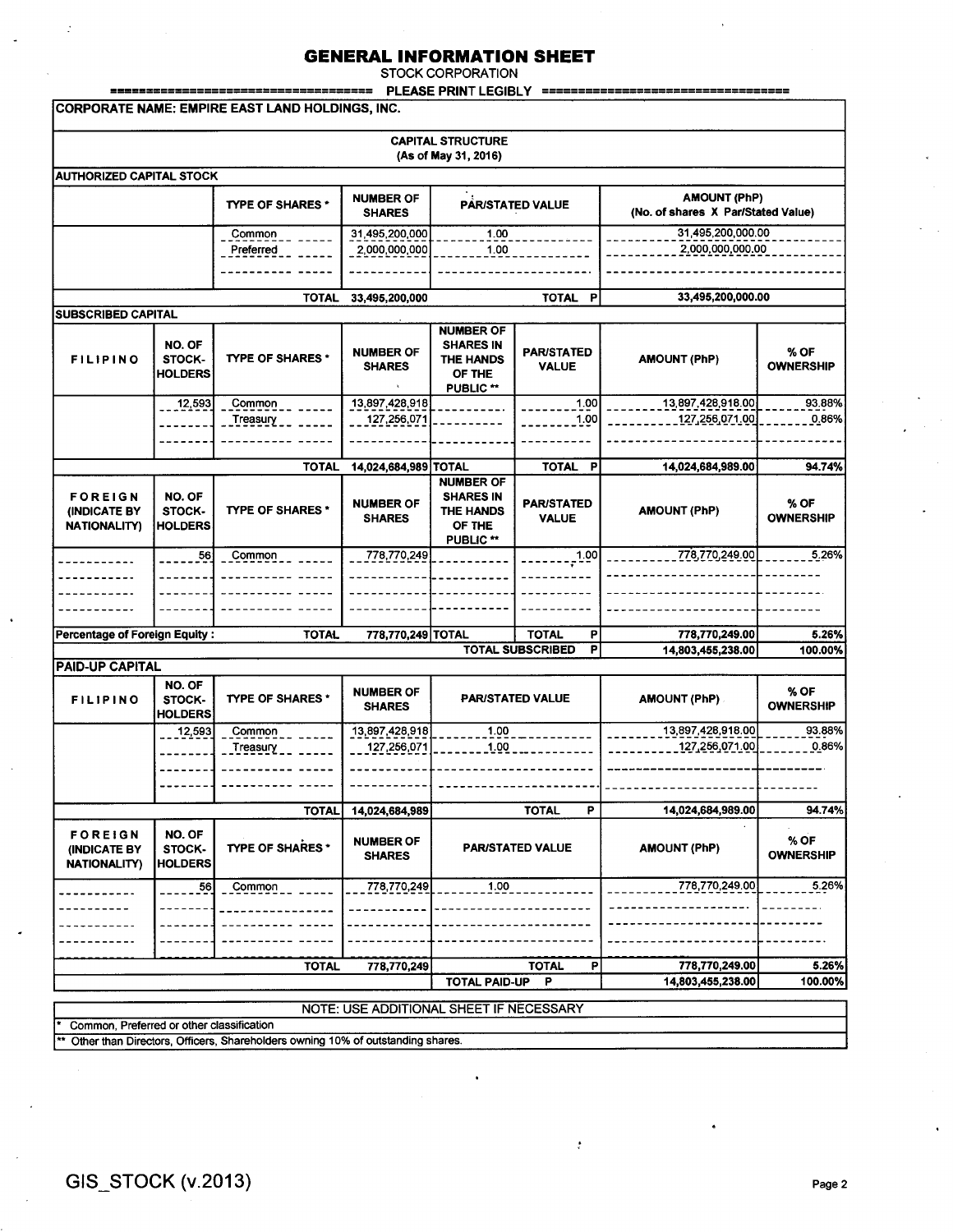STOCK CORPORATION

================================ PLEASE PRINT LEGIBLY =========----------------------- ----------------------- CORPORATE NAME: EMPIRE EAST LAND HOLDINGS, INC.

|                                                                                                                                          |                         | DIRECTORS / OFFICERS    |            |                               |                                                                       |                                        |                                                                               |
|------------------------------------------------------------------------------------------------------------------------------------------|-------------------------|-------------------------|------------|-------------------------------|-----------------------------------------------------------------------|----------------------------------------|-------------------------------------------------------------------------------|
| NAME, NATIONALITY AND<br><b>CURRENT RESIDENTIAL ADDRESS</b>                                                                              | <b>INC'R</b>            | <b>BOARD</b>            | <b>SEX</b> | <b>STOCK</b><br><b>HOLDER</b> | <b>OFFICER</b>                                                        | EXEC.<br>COMM.                         | <b>TAX IDENTIFICATION NO.</b><br>(TIN) FOR FILIPINOS AND<br><b>FOREIGNERS</b> |
| 1. ANDREW L. TAN - Filipino<br>105 Rodeo Drive, Corinthian Hills, Brgy.<br>Ugong Norte, Quezon City                                      | $\overline{\mathsf{Y}}$ | $\overline{\text{c}}$   | M          | Ÿ                             | N.A.                                                                  | C/C                                    | 125-960-003                                                                   |
| 2. GERARDO C. GARCIA - Filipino<br>3266 Supa St., United Parañaque Subd. II,<br>Parañaque City                                           | $\overline{N}$          | $\mathbf{I}$            | M          | Ÿ                             | N.A.                                                                  | <b>A/C</b><br><b>C/M</b><br><b>N/M</b> | 110-183-659                                                                   |
| 3. ANTHONY CHARLEMAGNE C. YU - Filipino<br>2091 Madre Ignacia St., Malate, Manila                                                        | N                       | М                       | M          | Ÿ                             | President                                                             | N.A.                                   | 132-173-451                                                                   |
| 4. KEVIN ANDREW L. TAN - Filipino<br>11 Abueva St., Corinthian Gardens,<br>Quezon City                                                   | N                       | M                       | M          | Ÿ                             | N.A.                                                                  | <b>N.A.</b>                            | 224-803-734                                                                   |
| 5. ALEJO L. VILLANUEVA, JR. - Filipino<br>Unit 1520 Cityland, Pasong Tamo Extension,<br>Makati City                                      | $\overline{\mathsf{N}}$ | L                       | М          | Ÿ                             | N.A.                                                                  | CM<br><b>A/M</b><br><b>N/M</b>         | 107-279-348                                                                   |
| 6. EVELYN G. CACHO - Filipino<br>7A Fairfax Tower 1, California Garden Square,<br>Libertad, Mandaluyong City                             | N                       | M                       | F          | Y                             | SVP/<br>Compliance<br>Officer/<br>Corporate<br>Information<br>Officer | A/M                                    | 127-326-686                                                                   |
| 7. ENRIQUE SANTOS L. SY - Filipino<br>Unit 166 Sherwood Heights, Jerusalem St.,<br>Multinational Village, Parañaque City                 | Ñ                       | M                       | М          | Ÿ                             | <b>N.A.</b>                                                           | N/C                                    | 125-960-296                                                                   |
| 8. RICKY S. LIBAGO - Filipino<br>24 Phnom Penh St., BF Homes,<br>Las Piñas City                                                          | N                       | N                       | M          | N                             | <b>SVP-Property</b><br>Devt.                                          | <b>N.A.</b>                            | 122-334-924                                                                   |
| 9. RICARDO B. GREGORIO - Filipino<br>Unit 12l Tower 3, The Xavier Hills, 32 N. Domingo<br>cor. Granada Sts., Brgy. Valencia, Quezon City | N                       | $\overline{\mathsf{N}}$ | М          | N                             | FVP<br>HRD/Gen.<br>Admin.<br>Services                                 | N.A.                                   | 106-937-994                                                                   |
| 10. KIM CAMILLE B. MANANSALA - Filipino<br>059 Steve Street, Barangay Commonwealth,<br>Quezon City                                       | N                       | $\overline{\mathsf{N}}$ | F          | N                             | <b>Senior Audit</b><br>Manager                                        | N.A.                                   | 310-071-053                                                                   |
| 11. JHOANNA LYNDELOU T. LLAGA - Filipino<br>177 Don Damaso St., Don Antonio Heights,<br>Quezon City                                      | N                       | N                       | Ë          | N                             | FVP-<br>Marketing                                                     | N.A.                                   | 174-947-995                                                                   |
| 12. GIOVANNI C. NG - Filipino<br>125 Ninth St., New Manila, Quezon City                                                                  | N                       | N                       | M          | N                             | Treasurer                                                             | N.A.                                   | 164-662-351                                                                   |
| 13. DENNIS E. EDAÑO - Filipino<br>No. 7 Wallnut St., Ferndale Homes, Brgy.<br>Pasong Tamo, Quezon City                                   | N                       | N                       | м          | N                             | Corporate<br>Secretary                                                | <b>N.A.</b>                            | 207-906-709                                                                   |
| 14. CELESTE SIOSON - BUMATAY - Filipino<br>117 Antique St. Brgy. Ramon Magsaysay,<br>Quezon City                                         | $\overline{\mathsf{N}}$ | N                       | F          | $\overline{\mathsf{N}}$       | <b>Assistant</b><br>Corporate<br>Secretary                            | N.A.                                   | 909-091-527                                                                   |

INSTRUCTIONS:

FOR SEX COLUMN, PUT "F" FOR FEMALE, "M" FOR MALE.

FOR BOARD COLUMN, PUT "C" FOR CHAIRMAN, "M" FOR MEMBER, "I" FOR INDEPENDENT DIRECTOR.<br>FOR INC'R COLUMN, PUT "Y" IF AN INCORPORATOR, "N" IF NOT.<br>FOR STOCKHOLDER COLUMN, PUT "Y" IF A STOCKHOLDER, "N" IF NOT.

FOR OFFICER COLUMN, INDICATE PARTICULAR POSITION IF AN OFFICER, FROM VP UP INCLUDING THE POSITION OF THE TREASURER,

SECRETARY, COMPLIANCE OFFICER AND/OR ASSOCIATED PERSON.

FOR EXECUTIVE COMMITTEE, INDICATE "C"IF MEMBER OF THE COMPENSATION COMMITTEE; "A" FOR AUDIT COMMITTEE; "N" FOR NOMINATION AND ELECTION COMMITTEE. ADDITIONALLY WRITE "C" AFTER SLASH IF CHAIRMAN AND "M" IF MEMBER.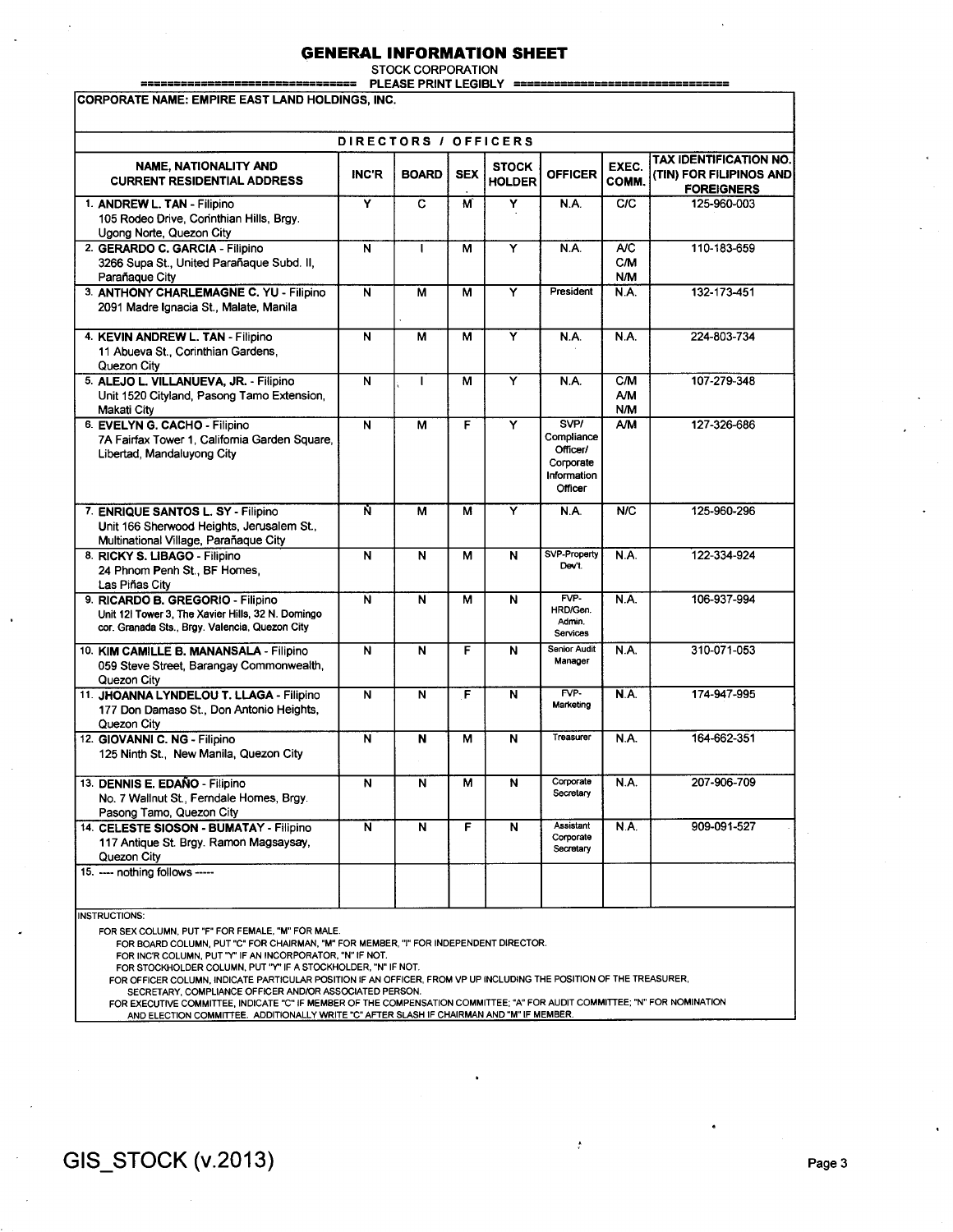STOCK CORPORATION

| ---------------------------------<br><b>CORPORATE NAME: EMPIRE EAST LAND HOLDINGS, INC.</b> |              |                                                 | PLEASE PRINT LEGIBLY                           |                            | ******************************* |                                                                        |
|---------------------------------------------------------------------------------------------|--------------|-------------------------------------------------|------------------------------------------------|----------------------------|---------------------------------|------------------------------------------------------------------------|
|                                                                                             |              |                                                 |                                                |                            |                                 |                                                                        |
| TOTAL NUMBER OF STOCKHOLDERS: 12,649                                                        |              | NO. OF STOCKHOLDERS OWNING ATLEAST 1 BOARD LOT: | 11,978                                         |                            |                                 |                                                                        |
| TOTAL ASSETS BASED ON LATEST AUDITED FINANCIAL STATEMENTS: PhP37,270,221,328.00             |              |                                                 |                                                |                            |                                 |                                                                        |
|                                                                                             |              |                                                 | STOCKHOLDER'S INFORMATION (As of May 31, 2016) |                            |                                 |                                                                        |
|                                                                                             |              |                                                 | <b>SHARES SUBSCRIBED</b>                       |                            |                                 |                                                                        |
| <b>NAME, NATIONALITY AND</b><br><b>CURRENT RESIDENTIAL ADDRESS</b>                          | <b>TYPE</b>  | <b>NUMBER</b>                                   | <b>AMOUNT</b><br>(PhP)                         | % OF OWNER-<br><b>SHIP</b> | <b>AMOUNT PAID</b><br>(PhP)     | TAX IDENTIFICATION NO.<br>(TIN) FOR FILIPINOS AND<br><b>FOREIGNERS</b> |
| 1. Megaworld Corporation                                                                    | Common       | 11,993,426,438                                  | 11,993,426,438.00                              |                            |                                 | 004-477-103                                                            |
| Filipino                                                                                    |              |                                                 |                                                |                            |                                 |                                                                        |
| 28th Floor, The World Centre, 330 Sen. Gil Puyat                                            |              |                                                 |                                                |                            |                                 |                                                                        |
| Avenue, Makati City                                                                         | <b>TOTAL</b> | 11,993,426,438                                  | 11,993,426,438.00                              | 81.72%                     | 11,993,426,438.00               |                                                                        |
| 2. PCD Nominee Corporation                                                                  |              | Common 1,517,167,792 1                          | 1,517,167,792.00                               |                            |                                 | 004-710-690                                                            |
| Filipino                                                                                    |              |                                                 |                                                |                            |                                 |                                                                        |
| 37/F Tower I, The Enterprise Center, 6766 Ayala                                             |              |                                                 |                                                |                            |                                 |                                                                        |
| Avenue cor. Paseo de Roxas, Makati City                                                     | <b>TOTAL</b> | 1,517,167,792                                   | 1,517,167,792.00                               | 10.34%                     | 1,517,167,792.00                |                                                                        |
|                                                                                             |              |                                                 |                                                |                            |                                 |                                                                        |
| 3. PCD Nominee Corporation                                                                  | Common       | 749,749,190                                     | 749,749,190.00                                 |                            |                                 | 004-710-690                                                            |
| Non-Filipino                                                                                |              |                                                 |                                                |                            |                                 |                                                                        |
| 37/F Tower I, The Enterprise Center, 6766 Ayala<br>Avenue cor. Paseo de Roxas, Makati City  |              |                                                 |                                                |                            |                                 |                                                                        |
|                                                                                             | <b>TOTAL</b> | 749,749,190                                     | 749,749,190.00                                 | 5.11%                      | 749,749,190.00                  |                                                                        |
| 4. The Andresons Group, Inc.                                                                | Common       | 138,133,820                                     | 138,133,820,00                                 |                            |                                 | 290-000-298-167                                                        |
| Filipino                                                                                    |              |                                                 |                                                |                            |                                 |                                                                        |
| 7/F 1880 Eastwood Avenue, Eastwood City,                                                    |              |                                                 |                                                |                            |                                 |                                                                        |
| Bagumbayan, Quezon City                                                                     | <b>TOTAL</b> | 138,133,820                                     | 138,133,820.00                                 | 0.94%                      | 138,133,820.00                  |                                                                        |
|                                                                                             |              |                                                 |                                                |                            |                                 |                                                                        |
| 5. ANDREW L. TAN                                                                            | Common       | 24,277,776                                      | 24,277,776.00                                  |                            |                                 | 125-960-003                                                            |
| Filipino<br>11 Abueva St., Corinthian Gardens, Quezon City                                  |              |                                                 |                                                |                            |                                 |                                                                        |
|                                                                                             | <b>TOTAL</b> | 24,277,776                                      | 24,277,776.00                                  | 0.17%                      | 24,277,776.00                   |                                                                        |
|                                                                                             |              |                                                 |                                                |                            |                                 |                                                                        |
| 6. SIMON LEE SUI HEE                                                                        | Common       | 16,685,206                                      | 16,685,206.00                                  |                            |                                 |                                                                        |
| Australia                                                                                   |              |                                                 |                                                |                            |                                 |                                                                        |
| 78 The Avenue, Nedlands 6009, Western Australia                                             |              |                                                 |                                                |                            |                                 |                                                                        |
|                                                                                             | <b>TOTAL</b> | 16,685,206                                      | 16,685,206.00                                  | 0.11%                      | 16,685,206.00                   |                                                                        |
| 7. RAMON UY ONG                                                                             | Common       | 14,950,000                                      | 14,950,000.00                                  |                            |                                 | 240-307-417                                                            |
| Filipino                                                                                    |              |                                                 |                                                |                            |                                 |                                                                        |
| 9 Navarro St., Corinthian Gardens, Quezon City                                              |              |                                                 |                                                |                            |                                 |                                                                        |
|                                                                                             | <b>TOTAL</b> | 14,950,000                                      | 14,950,000.00                                  | 0.10%                      | 14,950,000.00                   |                                                                        |
| SUBTOTAL AMOUNT OF SUBSCRIBED CAPITAL                                                       |              |                                                 | 14,454,390,222.00                              | 98.4886%                   | 14,454,390,222.00               |                                                                        |
|                                                                                             |              |                                                 |                                                |                            |                                 |                                                                        |

INSTRUCTION: SPECIFY THE TOP 20 STOCKHOLDERS AND INDICATE THE REST AS OTHERS

 $\frac{\bullet}{r}$ 

Note: For PDTC Nominee Included in the list, please Indicate further the beneficial owners owning more than 5% of any class of the company's voting securities. Attach separate sheet, if necessary.

1. This includes 1,000,000 shares beneficially owned by Megaworld Corporation.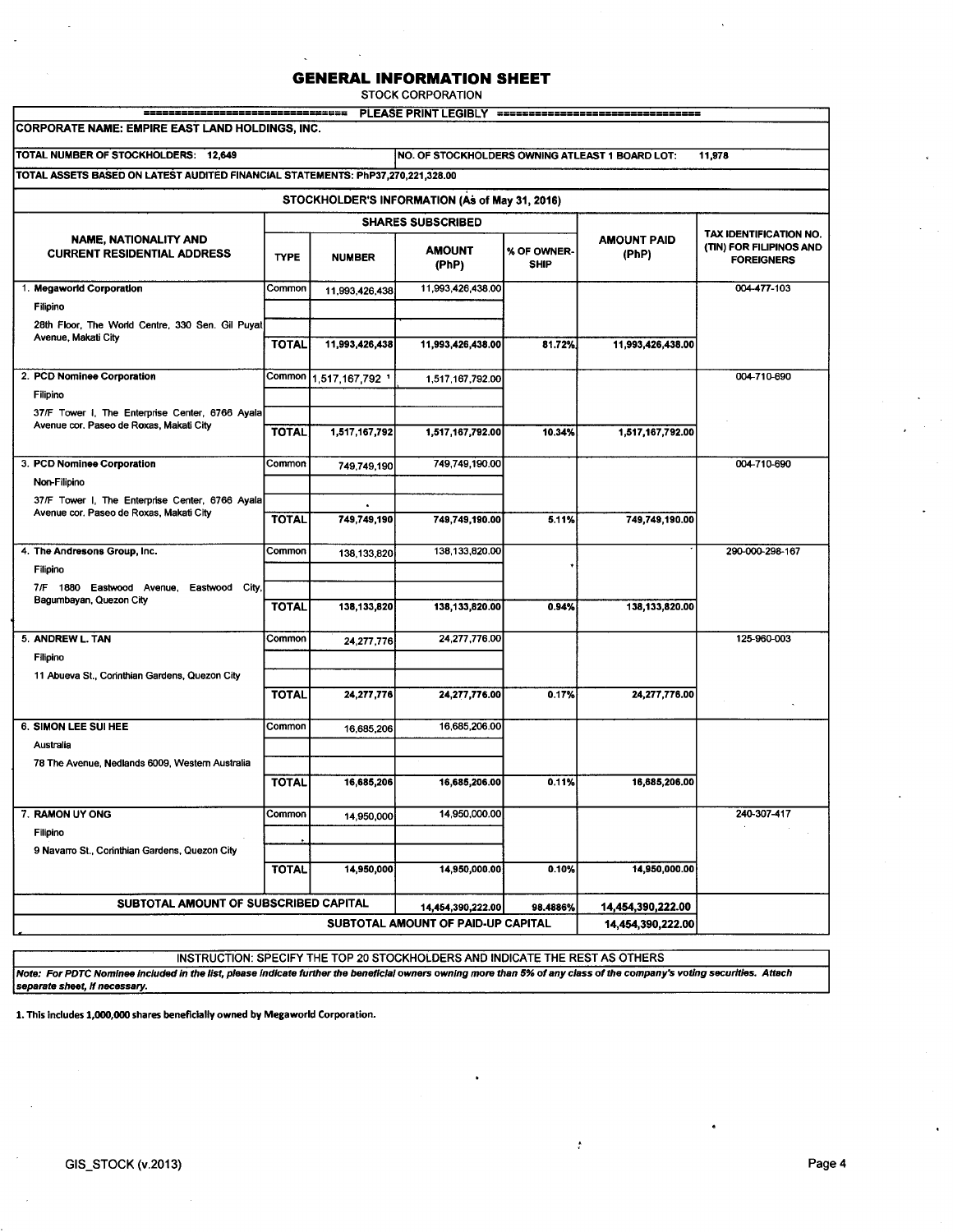STOCK CORPORATION

|                                                                                 |              |               | PLEASE PRINT LEGIBLY<br>==                                                   |                                      |                             |                                              |  |  |  |
|---------------------------------------------------------------------------------|--------------|---------------|------------------------------------------------------------------------------|--------------------------------------|-----------------------------|----------------------------------------------|--|--|--|
| CORPORATE NAME: EMPIRE EAST LAND HOLDINGS, INC.                                 |              |               | ٠.                                                                           |                                      |                             |                                              |  |  |  |
| TOTAL NUMBER OF STOCKHOLDERS: 12,649                                            |              |               | NO. OF STOCKHOLDERS OWNING ATLEAST 1 BOARD LOT:<br>11,978                    |                                      |                             |                                              |  |  |  |
| FOTAL ASSETS BASED ON LATEST AUDITED FINANCIAL STATEMENTS: PhP37,270,221,328.00 |              |               |                                                                              |                                      |                             |                                              |  |  |  |
|                                                                                 |              |               | STOCKHOLDER'S INFORMATION (As of May 31, 2016)                               |                                      |                             |                                              |  |  |  |
|                                                                                 |              |               | <b>SHARES SUBSCRIBED</b>                                                     |                                      |                             | TAX IDENTIFICATION NO.                       |  |  |  |
| <b>NAME, NATIONALITY AND</b><br><b>CURRENT RESIDENTIAL ADDRESS</b>              | <b>TYPE</b>  | <b>NUMBER</b> | <b>AMOUNT</b><br>(PhP)                                                       | % OF<br><b>OWNER-</b><br><b>SHIP</b> | <b>AMOUNT PAID</b><br>(PhP) | (TIN) FOR FILIPINOS AND<br><b>FOREIGNERS</b> |  |  |  |
| 8.<br><b>LUCIO W. YAN</b>                                                       | Common       | 10,350,000    | 10,350,000.00                                                                |                                      |                             | 107-476-282                                  |  |  |  |
| Filipino<br>537 Lafayette St., Greenhills East,                                 |              |               |                                                                              |                                      |                             |                                              |  |  |  |
| Mandaluyong City                                                                | <b>TOTAL</b> | 10,350,000    | 10,350,000.00                                                                | 0.07%                                | 10,350,000.00               |                                              |  |  |  |
| 9.<br>ALBERTO MENDOZA and/or JEANIE C. MENDOZA                                  | Common       | 4,444,106     | 4,444,106.00                                                                 |                                      |                             | 139-569-478                                  |  |  |  |
| Filipino                                                                        |              |               |                                                                              |                                      |                             |                                              |  |  |  |
| 1145 Aguilar St., Tondo, Manila                                                 | <b>TOTAL</b> |               |                                                                              |                                      |                             |                                              |  |  |  |
|                                                                                 |              | 4,444,106     | 4,444,106.00                                                                 | 0.03%                                | 4,444,106.00                |                                              |  |  |  |
| 10. EVANGELINE R. ABDULLAH                                                      | Common       | 4.324,000     | 4,324,000.00                                                                 |                                      |                             |                                              |  |  |  |
| Filipino                                                                        |              |               |                                                                              |                                      |                             |                                              |  |  |  |
| 3 Harvard Road, Forbes Park, Makati City                                        | <b>TOTAL</b> |               |                                                                              |                                      |                             |                                              |  |  |  |
|                                                                                 |              | 4,324,000     | 4,324,000.00                                                                 | 0.03%                                | 4,324,000.00                |                                              |  |  |  |
| 11. GEORGE T. YANG                                                              | Common       | 3,675,400     | 3,675,400.00                                                                 |                                      |                             | 122-326-423                                  |  |  |  |
| · Filipino<br>17/F Citibank Bldg., Paseo de Roxas, Makati City                  |              |               |                                                                              |                                      |                             |                                              |  |  |  |
|                                                                                 | <b>TOTAL</b> |               |                                                                              |                                      |                             |                                              |  |  |  |
|                                                                                 |              | 3,675,400     | 3,675,400.00                                                                 | 0.03%                                | 3,675,400.00                |                                              |  |  |  |
| 12. ZHENG CHANG CHUA                                                            | Common       | 3,220,000     | 3,220,000.00                                                                 |                                      |                             |                                              |  |  |  |
| Filipino<br>Room 608, Binondo Plaza, 850 Alvaro St., Binondo,                   |              |               |                                                                              |                                      |                             |                                              |  |  |  |
| Manila                                                                          | <b>TOTAL</b> |               |                                                                              |                                      |                             |                                              |  |  |  |
|                                                                                 |              | 3,220,000     | 3,220,000.00                                                                 | 0.02%                                | 3,220,000.00                |                                              |  |  |  |
| 13. TIONG C. ROSARIO                                                            | Common       | 3,138,791     | 3,138,791.00                                                                 |                                      |                             | 206-296-710                                  |  |  |  |
| Filipino<br>TR Mercantile, Unit 1704 East Tower, PSE Center,                    |              |               |                                                                              |                                      |                             |                                              |  |  |  |
| Ortigas, Mandaluyong City                                                       |              |               |                                                                              |                                      |                             |                                              |  |  |  |
|                                                                                 | <b>TOTAL</b> | 3,138,791     | 3,138,791.00                                                                 | 0.02%                                | 3.138.791.00                |                                              |  |  |  |
| SUBTOTAL AMOUNT OF SUBSCRIBED CAPITAL                                           |              |               | 29,152,297.00                                                                | 0.1986%                              | 29,152,297.00               |                                              |  |  |  |
|                                                                                 |              |               | SUBTOTAL AMOUNT OF PAID-UP CAPITAL                                           |                                      | 14.483.542.519.00           |                                              |  |  |  |
|                                                                                 |              |               |                                                                              |                                      |                             |                                              |  |  |  |
|                                                                                 |              |               | INSTRUCTION: SPECIFY THE TOP 20 STOCKHOLDERS AND INDICATE THE REST AS OTHERS |                                      |                             |                                              |  |  |  |

lote: For PDTC Nominee included in the list, please indicate further the beneficial owners owning more than 5% of any class of the company's voting securities. Attach :eparate sheet, If necessary.

 $\frac{\mu}{\sigma}$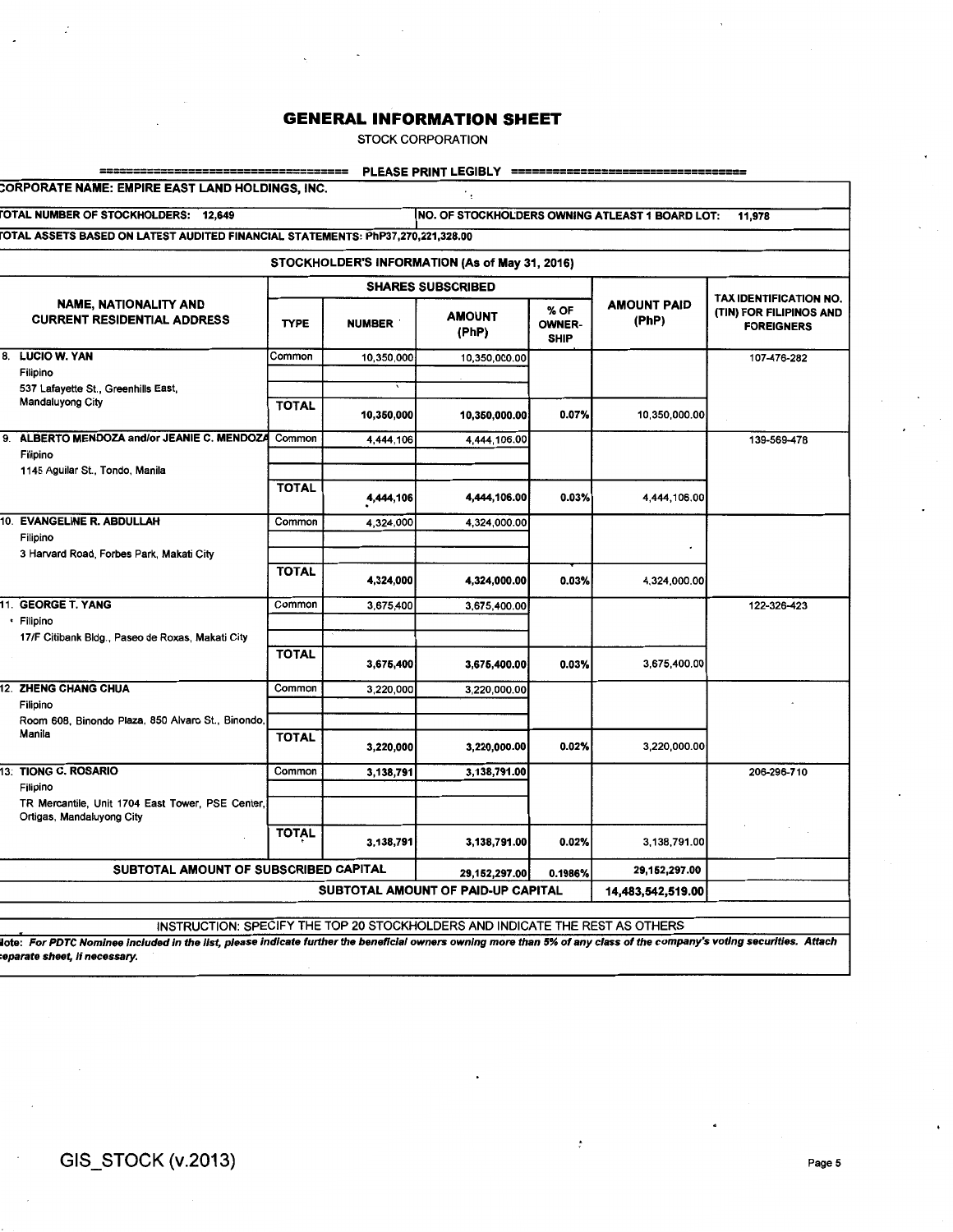# **GENERAL INFORMATION SHEET** STOCK CORPORATION

 $\overline{a}$ 

 $PLEASE PRINT LEGBLY =$ 

| CORPORATE NAME: EMPIRE EAST LAND HOLDINGS, INC.                                                                                                                        |                         |                |                                                                                                   |                               |                                                        |                                              |  |
|------------------------------------------------------------------------------------------------------------------------------------------------------------------------|-------------------------|----------------|---------------------------------------------------------------------------------------------------|-------------------------------|--------------------------------------------------------|----------------------------------------------|--|
| TOTAL NUMBER OF STOCKHOLDERS: 12,649                                                                                                                                   |                         |                |                                                                                                   |                               | NO. OF STOCKHOLDERS OWNING ATLEAST 1 BOARD LOT: 11,978 |                                              |  |
| TOTAL ASSETS BASED ON LATEST AUDITED FINANCIAL STATEMENTS: PhP37,270,221,328.00                                                                                        |                         |                |                                                                                                   |                               |                                                        |                                              |  |
|                                                                                                                                                                        |                         |                | STOCKHOLDER'S INFORMATION (As of May 31, 2016)                                                    |                               |                                                        |                                              |  |
|                                                                                                                                                                        |                         |                | <b>SHARES SUBSCRIBED</b>                                                                          |                               |                                                        | TAX IDENTIFICATION NO.                       |  |
| <b>NAME, NATIONALITY AND</b><br><b>CURRENT RESIDENTIAL ADDRESS</b>                                                                                                     | <b>TYPE</b>             | <b>NUMBER</b>  | <b>AMOUNT</b><br>(PhP)                                                                            | % OF<br><b>OWNER-</b><br>SHIP | <b>AMOUNT PAID</b><br>(PhP)                            | (TIN) FOR FILIPINOS AND<br><b>FOREIGNERS</b> |  |
| 14. MAXIMINO S. UY and/or LIM HUE HUA                                                                                                                                  | Common                  | 3,105,000      | 3,105,000.00                                                                                      |                               |                                                        | 100-107-006                                  |  |
| Filipino                                                                                                                                                               |                         |                |                                                                                                   |                               |                                                        |                                              |  |
| 6/F Cedar Executive Bldg., Timog Avenue,<br>Quezon City                                                                                                                |                         |                |                                                                                                   |                               |                                                        |                                              |  |
|                                                                                                                                                                        | <b>TOTAL</b>            | 3,105,000      | 3,105,000.00                                                                                      | 0.02%                         | 3,105,000.00                                           |                                              |  |
| REGINA CAPITAL DEVELOPMENT CORP.<br>15<br>015716<br>Filipino                                                                                                           | Common                  | 3,000,000      | 3,000,000.00                                                                                      |                               |                                                        |                                              |  |
| Unit 806, Ayala Triangle, Ayala Ave., Makati                                                                                                                           | TOTAL                   | 3,000,000      | 3,000,000.00                                                                                      | 0.02%                         | 3,000,000.00                                           |                                              |  |
| 15. TRANS-ASIA SECURITIES, INC.                                                                                                                                        | Common                  | 3,000,000      | 3,000,000.00                                                                                      |                               |                                                        | 339-493-000                                  |  |
| Filipino                                                                                                                                                               |                         |                |                                                                                                   |                               |                                                        |                                              |  |
| Rm. 601-S. State Center, 333 Juan Luna St.,<br>Binondo, Manila                                                                                                         |                         |                |                                                                                                   |                               |                                                        |                                              |  |
|                                                                                                                                                                        | <b>TOTAL</b>            | 3,000,000      | 3,000,000.00                                                                                      | 0.02%                         | 3,000,000.00                                           |                                              |  |
| 16. LUISA COLI                                                                                                                                                         | Common                  | 2,902,908      | 2,902,908.00                                                                                      |                               |                                                        | 120-254-506                                  |  |
| Filipino                                                                                                                                                               |                         |                |                                                                                                   |                               |                                                        |                                              |  |
| 627 Madrid St., Binondo, Manila                                                                                                                                        |                         |                |                                                                                                   |                               |                                                        |                                              |  |
|                                                                                                                                                                        | <b>TOTAL</b>            | 2,902,908      | 2,902,908.00                                                                                      | 0.02%                         | 2,902,908.00                                           |                                              |  |
| 17. EDWARD N. CHEOK                                                                                                                                                    | Common                  | 2,875,000      | 2,875,000.00                                                                                      |                               |                                                        | 148-422-481                                  |  |
| Filipino<br>Rm. 1005 Far East Bank Bidg., 560 Quintin                                                                                                                  |                         |                |                                                                                                   |                               |                                                        |                                              |  |
| Paredes St., Binondo, Manila                                                                                                                                           | <b>TOTAL</b>            |                |                                                                                                   |                               |                                                        |                                              |  |
|                                                                                                                                                                        |                         | 2,875,000      | 2,875,000.00                                                                                      | 0.02%                         | 2,875,000.00                                           |                                              |  |
| 18. ABOITIZ EQUITY VENTURES, INC.                                                                                                                                      | Common                  | 2,813,843      | 2,813,843.00                                                                                      |                               |                                                        | 003-828-269                                  |  |
| Filipino                                                                                                                                                               |                         |                |                                                                                                   |                               |                                                        |                                              |  |
| 110 Legaspi St., Legaspi Village, Makati City                                                                                                                          |                         |                |                                                                                                   |                               |                                                        |                                              |  |
|                                                                                                                                                                        | TOTAL                   | 2,813,843      | 2,813,843.00                                                                                      | 0.02%                         | 2,813,843.00                                           |                                              |  |
| 19. MAXIMINO S. UY                                                                                                                                                     | Common                  | 2,357,500      | 2,357,500.00                                                                                      |                               |                                                        | 122-824-953                                  |  |
| Filipino                                                                                                                                                               |                         |                |                                                                                                   |                               |                                                        |                                              |  |
| 931 Schuyler St., Mandaluyong City                                                                                                                                     | <b>TOTAL</b>            |                |                                                                                                   |                               |                                                        |                                              |  |
|                                                                                                                                                                        |                         | 2.357,500      | 2,357,500.00                                                                                      | 0.02%                         | 2,357,500.00                                           |                                              |  |
| 20 ABOITIZ & COMPANY                                                                                                                                                   | Common                  | 2,314,421      | 2,314,421.00                                                                                      |                               |                                                        |                                              |  |
| Filipino<br>2nd floor, 110 Legaspi St., Legaspi Village,<br>Makati City                                                                                                |                         |                |                                                                                                   |                               |                                                        |                                              |  |
|                                                                                                                                                                        | <b>TOTAL</b>            | 2,314,421      | 2,314,421.00                                                                                      | 0.02%                         | 2,314,421.00                                           |                                              |  |
| 21. OTHERS                                                                                                                                                             | Common                  |                |                                                                                                   |                               |                                                        |                                              |  |
|                                                                                                                                                                        |                         | 170,287,976    | 170,287,976.00                                                                                    |                               | 170,287,976.00                                         |                                              |  |
|                                                                                                                                                                        | Treasury<br>Outstanding | 127,256,071    | 127,256,071.00                                                                                    |                               | 127,256,071.00                                         |                                              |  |
|                                                                                                                                                                        |                         | 14,676,199,167 | 14,676,199,167.00                                                                                 |                               | 14,676,199,167.00                                      |                                              |  |
| SUBTOTAL AMOUNT OF SUBSCRIBED CAPITAL                                                                                                                                  |                         | 319,912,719    | 319,912,719.00                                                                                    |                               |                                                        |                                              |  |
| SUBTOTAL AMOUNT OF PAID-UP CAPITAL<br>OVER ALL TOTAL OF SUBSCRIBED & PAID-UP CAPITAL                                                                                   |                         |                |                                                                                                   |                               | 319,912,719.00<br>14,803,455,238.00                    |                                              |  |
|                                                                                                                                                                        |                         |                | 14.803,455,238.00<br>INSTRUCTION: SPECIFY THE TOP 20 STOCKHOLDERS AND INDICATE THE REST AS OTHERS |                               |                                                        |                                              |  |
| Note: For PDTC Nominee included in the list, please indicate further the beneficial owners owning more than 5% of any class of the company's voting securities. Attach |                         |                |                                                                                                   |                               |                                                        |                                              |  |
| separate sheet, if necessary.                                                                                                                                          |                         |                |                                                                                                   |                               |                                                        |                                              |  |

 $\bar{z}$ 

 $\ddot{\cdot}$ 

 $\frac{\bullet}{\epsilon}$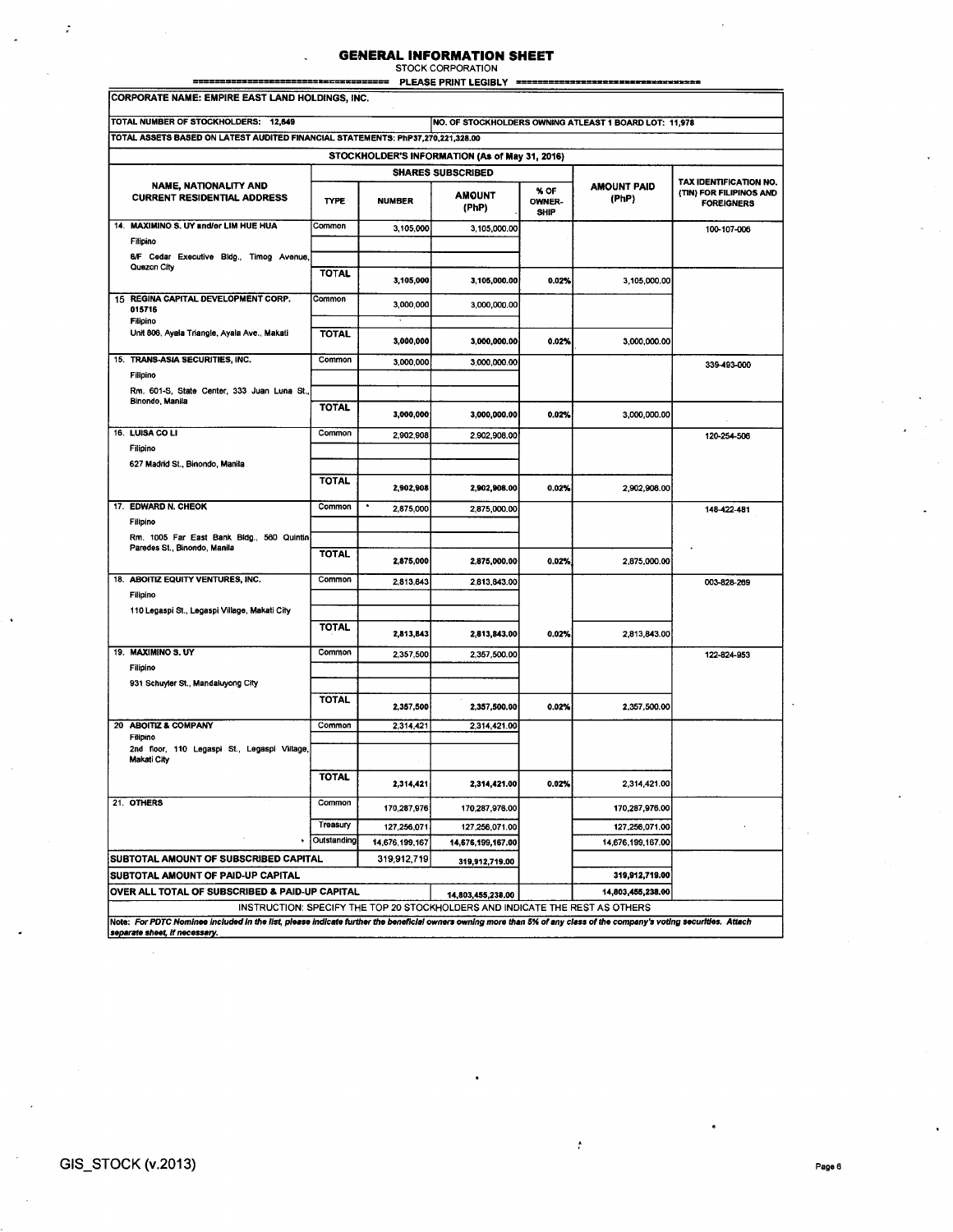STOCK CORPORATION

| <b>CORPORATE NAME: EMPIRE EAST LAND HOLDINGS, INC.</b><br>1. INVESTMENT OF CORPORATE<br><b>FUNDS IN ANOTHER CORPORATION</b><br>1.1 STOCKS<br>1.2 BONDS/COMMERCIAL PAPER (Issued<br>by Private Corporations)<br>1.3 LOANS/ CREDITS/ ADVANCES<br><b>1.4 GOVERNMENT TREASURY BILLS</b><br>1.5 OTHERS |               |                                | <b>AMOUNT (PhP)</b>                             |                     | $\cdot$ .             |                              |                                                            |  |  |
|---------------------------------------------------------------------------------------------------------------------------------------------------------------------------------------------------------------------------------------------------------------------------------------------------|---------------|--------------------------------|-------------------------------------------------|---------------------|-----------------------|------------------------------|------------------------------------------------------------|--|--|
|                                                                                                                                                                                                                                                                                                   |               |                                |                                                 |                     |                       |                              |                                                            |  |  |
|                                                                                                                                                                                                                                                                                                   |               |                                |                                                 |                     |                       |                              |                                                            |  |  |
|                                                                                                                                                                                                                                                                                                   |               |                                |                                                 |                     |                       |                              | <b>DATE OF BOARD RESOLUTION</b>                            |  |  |
|                                                                                                                                                                                                                                                                                                   |               |                                |                                                 |                     |                       |                              |                                                            |  |  |
|                                                                                                                                                                                                                                                                                                   |               |                                | 0.00                                            |                     |                       |                              | <b>N.A.</b>                                                |  |  |
|                                                                                                                                                                                                                                                                                                   |               |                                | 0.00                                            |                     |                       |                              | <b>N.A.</b>                                                |  |  |
|                                                                                                                                                                                                                                                                                                   |               |                                | 0.00                                            |                     |                       |                              | N.A.                                                       |  |  |
|                                                                                                                                                                                                                                                                                                   |               |                                | 0.00                                            |                     |                       |                              | <b>N.A.</b>                                                |  |  |
|                                                                                                                                                                                                                                                                                                   |               |                                | 0.00                                            |                     |                       |                              | <b>N.A.</b>                                                |  |  |
| 2. INVESTMENT OF CORPORATE FUNDS IN ACTIVITIES UNDER ITS                                                                                                                                                                                                                                          |               |                                |                                                 |                     | <b>DATE OF BOARD</b>  |                              | <b>DATE OF</b>                                             |  |  |
| <b>SECONDARY PURPOSES (PLEASE SPECIFY:)</b>                                                                                                                                                                                                                                                       |               |                                |                                                 |                     | <b>RESOLUTION</b>     |                              | <b>STOCKHOLDERS</b><br><b>RATIFICATION</b>                 |  |  |
|                                                                                                                                                                                                                                                                                                   | N.A.          |                                |                                                 |                     | <br>N.A.              |                              | N.A.                                                       |  |  |
|                                                                                                                                                                                                                                                                                                   |               |                                |                                                 |                     |                       |                              |                                                            |  |  |
| 3. TREASURY SHARES                                                                                                                                                                                                                                                                                |               |                                |                                                 |                     | <b>NO. OF SHARES</b>  |                              | % AS TO THE TOTAL<br><b>NO. OF SHARES</b><br><b>ISSUED</b> |  |  |
| 0.86%<br>127,256,071                                                                                                                                                                                                                                                                              |               |                                |                                                 |                     |                       |                              |                                                            |  |  |
| 4. UNRESTRICTED/UNAPPROPRIATED RETAINED EARNINGS AS OF END OF LAST FISCAL YEAR: P4,113,810,846                                                                                                                                                                                                    |               |                                |                                                 |                     |                       |                              |                                                            |  |  |
| DIVIDENDS DECLARED DURING THE IMMEDIATELY PRECEDING YEAR:<br>5.                                                                                                                                                                                                                                   |               |                                |                                                 |                     |                       |                              |                                                            |  |  |
| <b>TYPE OF DIVIDEND</b>                                                                                                                                                                                                                                                                           |               |                                |                                                 | <b>AMOUNT (PhP)</b> |                       |                              | <b>DATE DECLARED</b>                                       |  |  |
| <b>CASH</b><br>5.1                                                                                                                                                                                                                                                                                |               |                                |                                                 |                     | 0.00                  |                              | N/A                                                        |  |  |
| <b>STOCK</b><br>5.2                                                                                                                                                                                                                                                                               |               |                                |                                                 |                     | 0.00                  |                              |                                                            |  |  |
| <b>PROPERTY</b><br>5.3                                                                                                                                                                                                                                                                            |               |                                |                                                 |                     | 0.00                  |                              | N/A                                                        |  |  |
|                                                                                                                                                                                                                                                                                                   |               | <b>TOTAL</b>                   | 0.00                                            |                     |                       |                              |                                                            |  |  |
| 6. ADDITIONAL SHARES ISSUED DURING THE PERIOD:                                                                                                                                                                                                                                                    |               |                                |                                                 |                     |                       |                              |                                                            |  |  |
| <b>DATE</b>                                                                                                                                                                                                                                                                                       |               | <b>NO. OF SHARES</b>           |                                                 |                     |                       | <b>AMOUNT</b>                |                                                            |  |  |
| N.A.                                                                                                                                                                                                                                                                                              |               | o                              |                                                 |                     |                       | 0.00                         |                                                            |  |  |
| <b>N.A.</b><br>N.A.                                                                                                                                                                                                                                                                               |               | $\overline{\mathfrak{o}}$<br>0 |                                                 |                     |                       | $\overline{\mathbf{0}}$<br>0 |                                                            |  |  |
| <b>N.A.</b>                                                                                                                                                                                                                                                                                       |               | $\overline{\mathbf{0}}$        |                                                 |                     |                       | $\overline{0}$               |                                                            |  |  |
| SECONDARY LICENSE/REGISTRATION WITH SEC AND OTHER GOV'T AGENCY:                                                                                                                                                                                                                                   |               |                                |                                                 |                     |                       |                              |                                                            |  |  |
| <b>NAME OF AGENCY:</b>                                                                                                                                                                                                                                                                            | <b>SEC</b>    |                                |                                                 | <b>BSP</b>          |                       |                              | ТC                                                         |  |  |
| <b>TYPE OF</b><br>LICENSE/REGN.                                                                                                                                                                                                                                                                   | N.A.          |                                |                                                 | <b>N.A.</b>         |                       |                              | N.A.                                                       |  |  |
| DATE ISSUED:                                                                                                                                                                                                                                                                                      | <b>N.A.</b>   | N.A.<br>N.A.                   |                                                 |                     |                       |                              |                                                            |  |  |
| <b>DATE STARTED</b><br><b>OPERATIONS:</b>                                                                                                                                                                                                                                                         | N.A.          |                                |                                                 | N.A.                |                       |                              | <b>N.A.</b>                                                |  |  |
| TOTAL ANNUAL COMPENSATION OF<br>DIRECTORS DURING THE PRECEDING<br>FISCAL YEAR (in PhP)                                                                                                                                                                                                            |               |                                | TOTAL NO. OF OFFICERS TOTAL NO. OF RANK &<br>65 |                     | <b>FILE EMPLOYEES</b> |                              | <b>TOTAL MANPOWER</b><br><b>COMPLEMENT</b>                 |  |  |
|                                                                                                                                                                                                                                                                                                   | Php600,000.00 |                                |                                                 |                     | 502                   |                              | 567                                                        |  |  |

**NOTE: USE ADDITIONAL SHEET IF NECESSARY** 

 $\frac{\bullet}{r}$ 

ŀ.